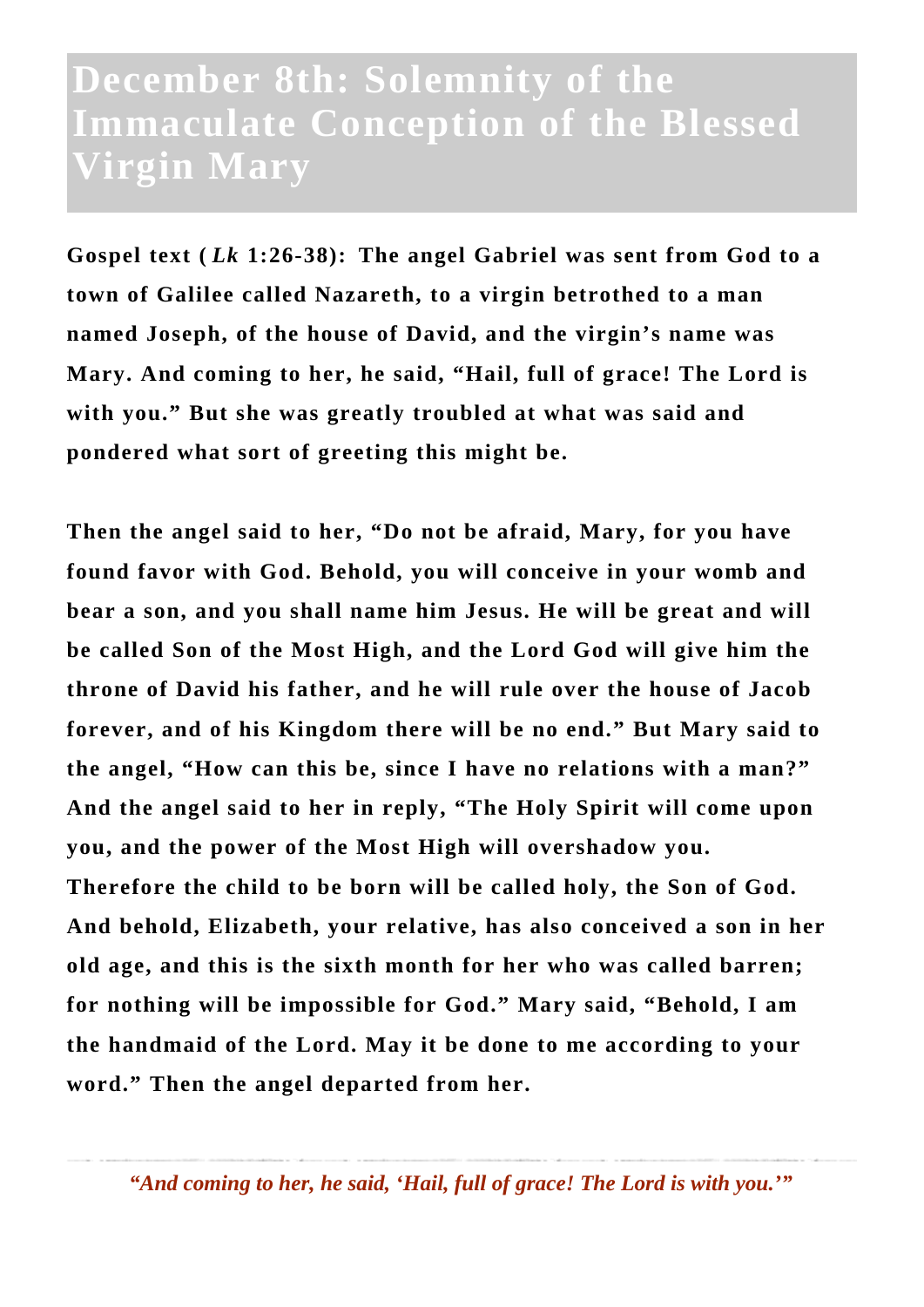**Today, the Gospel plays a chord made up of three notes. Three notes which, in our society, are not always that well-tuned: one note of doing, one of friendship and another one of coherence of life. Nowadays, we all have very busy lives, but, do we have a plan? Today, when we are navigating through a world of communications, are we capable of being alone in our own company for a while? Today, in the information era, are we letting it shape who we are?**

**Mary, a young woman "betrothed to a man named Joseph, of the house of David" (Lk 1:28) has a plan, of human proportions, evidently. However, God comes into her life to bestow on her another project... of divine proportions. Today, He wants to come into our lives too, to give our everyday human tasks divine proportions.**

**"Do not be afraid, Mary" (Lk 1:30). Let's not do things just any way! Lest the addiction of "doing things" hides a void. Marriage, a life of servitude, our profession, should not mean a leap in the dark. "Full of grace, the Lord is with you" (Lk 1:28). A presence that accompanies and provides a meaning. Trust in God, which —indirectly— brings us to trust others. Friendship with God that renews our friendship with others, too.**

**Today, when we are confronted with so many stimuli, often opposed, it is necessary to give shape and unity to our life. Saint Louis Mary Grignion says "Mary is the living mold of God" and explains: "A sculptor can make a statue in two ways: The first way [the chisel] is long and involved and open to all sorts of accidents. It only needs a faulty stroke of the chisel or hammer to ruin the whole work. The second [a mold] is quick, easy, straightforward, almost effortless and inexpensive, but the mold must be perfect and true to life and the material must be easy to handle and offer no resistance." Mary is the perfect mold. Do we turn to Her as being easy to handle material?**

## *Thoughts on Today's Gospel*